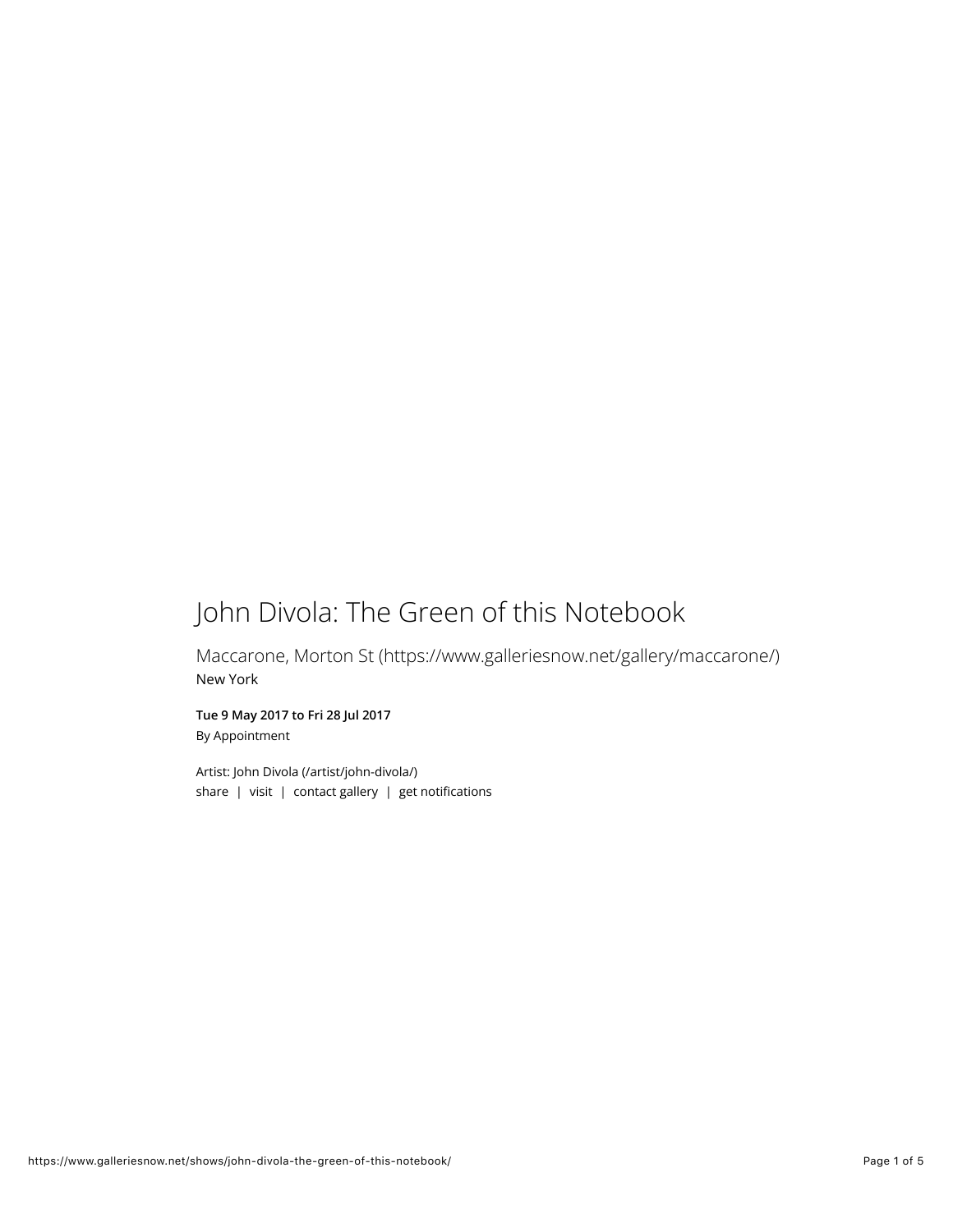

The full title of this piece is "The Green of this Notebook." The piece is based on Jean-Paul Sartre's book "Being and Nothingness". In this book Sartre attempts, in the abstract, to investigate the essential character of existence. In doing so he often refers to experiential illustrations. In the panels of my installation the images on the left are pages from Sartre's book with the specific references highlighted. On the right are photographs that have been made to correspond to these references. For example, the highlighted text in the first panel on the left reads, "I am on a narrow path without a guard rail which goes along a precipice." The panel on the right is my corresponding photographic image. This literal relationship of image and text continues throughout the installation.

Upon seeing that an artwork is based on Sartre's "Being and Nothingness," one might reasonably assume some level of pretense and pomposity. However, my interest with this project is really quite simple and not really that complicated. In the early 1940's Sartre is in the process of examining what one can know and conclude about one's own consciousness and its relationship to the reality within which it exists. He is examining the specifics of his experiences and making general (abstract) observations and conclusions. This particular text is selected because it is an extreme and ambitious case of moving from the specific to the general and because of the richness of Sartre's supporting examples.

For me as an artist using photography, this relationship between the specific (indexical) nature of an individual photograph and its abstract reception as an image is central to my interest in the medium. I make photographic imprints from specific circumstances and I hope to bring these images into a dialog with abstract notions of iconography, social history, and individual expectations.